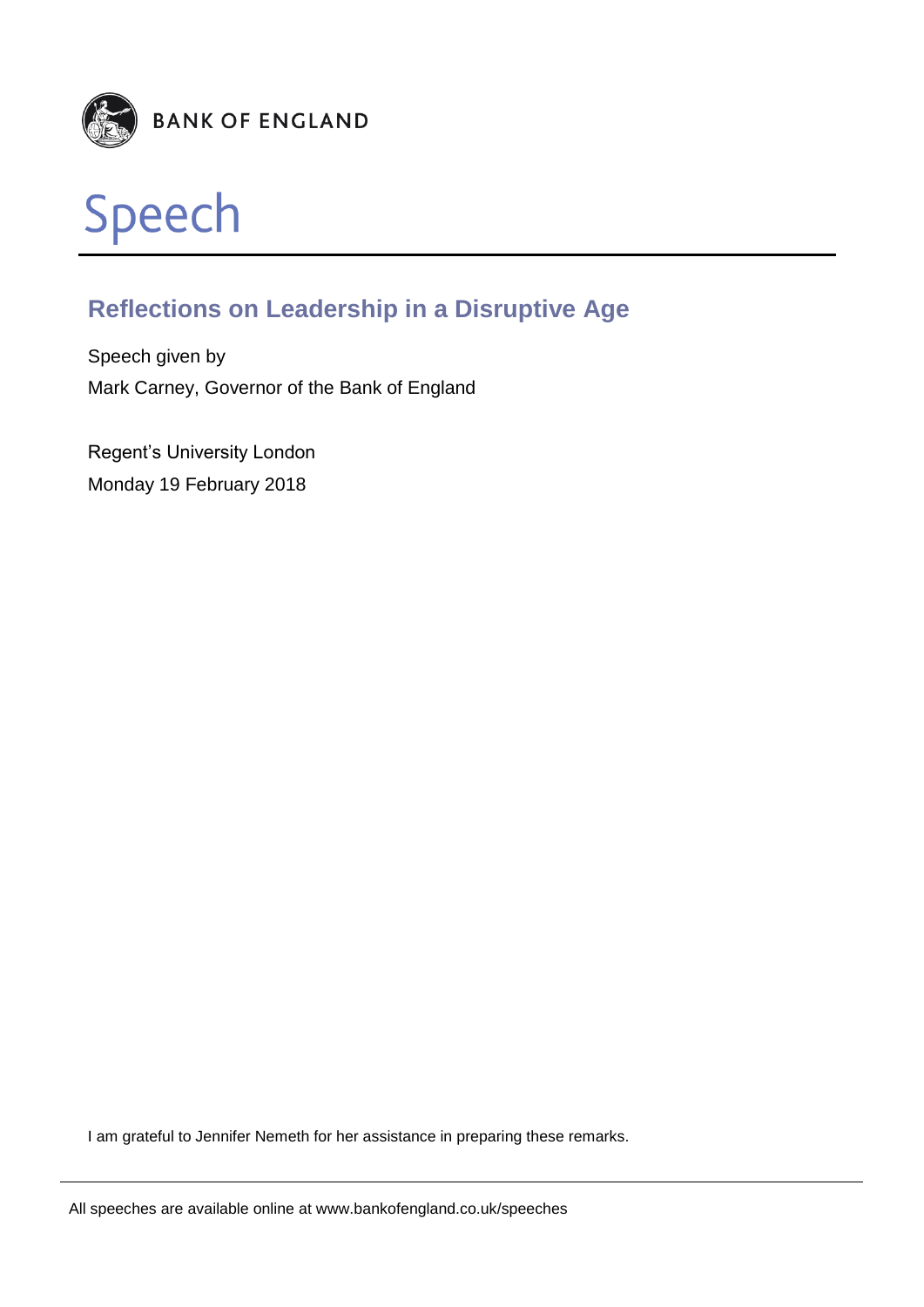### **I. Introduction**

I was asked to reflect tonight on leadership and values. This is somewhat dangerous territory, and certainly one that creates a target-rich environment for critics who can spot gaps between preaching and practising. Indeed, a review of a recent book on leadership and values suggested that it's very publication signalled overconfidence – the complacency before the storm – and cautioned that CEOs and investors ought to be wary of the 'curse of authorship'.

There are countless examples of pride coming before the fall in finance. Think of those who dubbed the period before the Global Financial Crisis the 'Great Moderation'. Or the four most expensive words in the English language. $1$ 

But, because we can learn from experience, and because leadership lies at the heart of Regent's University's mission- literally 'Developing tomorrow's global leaders' - I will forge ahead.

I will begin by reviewing the main activities of leaders and the core attributes of leadership. I will try to address what leadership is and isn't and whether it's inherent or can be developed. I will conclude with some perspectives on the challenges and opportunities you will face leading in our disruptive age.

### **II. Leadership Activities**

It's important to distinguish between what leaders do and who they are.

Of the many things leaders must do, I would emphasise three:

- 1. Finding and developing the right people;
- 2. Setting priorities; and
- 3. Catalysing action.

Of these, arguably the most important is focusing on finding and developing the right people.

Developing the right people starts with recruiting widely.

The Bank of England has embraced the perspectives of those such as the leading venture capitalist, Sir Ken Olisa, who stresses that: "Tackling [diversity] is a business imperative and not an HR policy."<sup>2</sup> Ten years ago the Bank's graduate intake was comprised largely of economists drawn from just 11 universities. Last year, we hired from over 40 post-secondary institutions with half of the intake having studied sciences, business, law and the humanities. Of the 700 experienced professionals we hired in 2017, almost half were women and a quarter came from BAME backgrounds. $3$ 

 1 "This time it's different"

 $2<sup>2</sup>$  As quoted in HR magazine, September 2017.

 $3$  In 2010, 30% of the Bank's experienced hires were women and 10% were from a BAME background.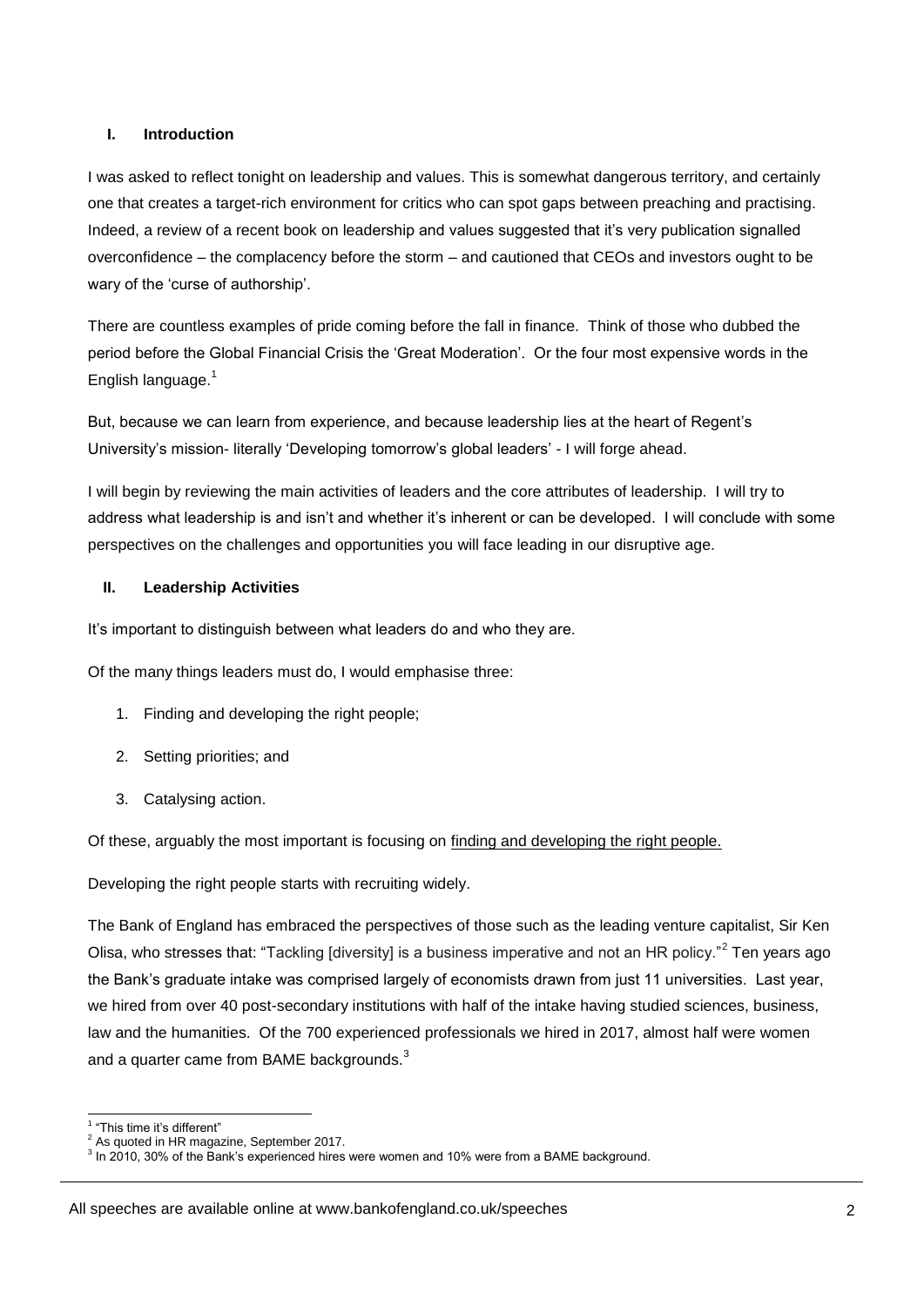Once the right people are through the door they need to be developed. That includes identifying a pipeline of future leaders with a diverse and broad set of experiences and pushing them in order to prepare themselves for bigger roles. At the Bank, we not only recruit widely but also encourage colleagues to collaborate across the organisation and spend time in different areas to develop the varied skills required of a modern central banker.<sup>4</sup>

In large organisations, developing future leaders requires discipline. For example, Vittorio Colao, the CEO of Vodafone, reviews the company's top 200 executives annually to assess performance, set development actions and manage those who are having difficulties. The Executive Committee at Vodafone then discusses the progress of a different subset of their leaders at each Executive Meeting, making the process transparent and rigorous. The Bank of England has adopted a similar approach.

Developing the right people also requires a culture of inclusion that values diverse ideas, encourages open debate, and empowers people at all levels to take initiative. In a moment, I will come onto the steps the Bank of England is taking in these regards.

Finally, for leaders, having the right people also means being able to draw on trusted outside perspectives such as an external advisory board or informal contacts with other leaders. I'm fortunate that in my role I can regularly share experiences with a wide range of leaders in diverse fields. Of these, the most important sounding boards are my fellow central bankers. In this circle of trust, we can have regular, frank discussions of issues we either don't understand or that are particularly sensitive.

The second critical thing that leaders do is to set the priorities for their organisation. Before they do so, a good leader assesses the context in which their organisation operates. That process starts with discussions with all stakeholders, including clients, senior managers and, via roundtables and surveys, colleagues at all levels.

Understanding context requires developing intuitions about global developments and shifting technologies. This has always been second nature to central banking, but there are few organisations today that are not affected by the mega trends of shifting demographics, the accelerating pace of technological disruption and the search for a more inclusive capitalism.

When setting priorities, time is of the essence because of both the rapid pace of global change and the arc of a leader's personal capital within their organisation. As the global head of McKinsey Dominic Barton observes, "Great leaders set a clear agenda early on and then act on it fast. They never have as much power or impact as when they first take on the role."<sup>5</sup>

 4 This is part of the Bank's Vision 2020 Strategic Plan launched in 2017, which aims to overhaul 'how we work' and 'how we communicate'. See: <u>https://www.bankofengland.co.uk/about/governance-and-funding</u><br><sup>5</sup> Barton, D (2017) p. 3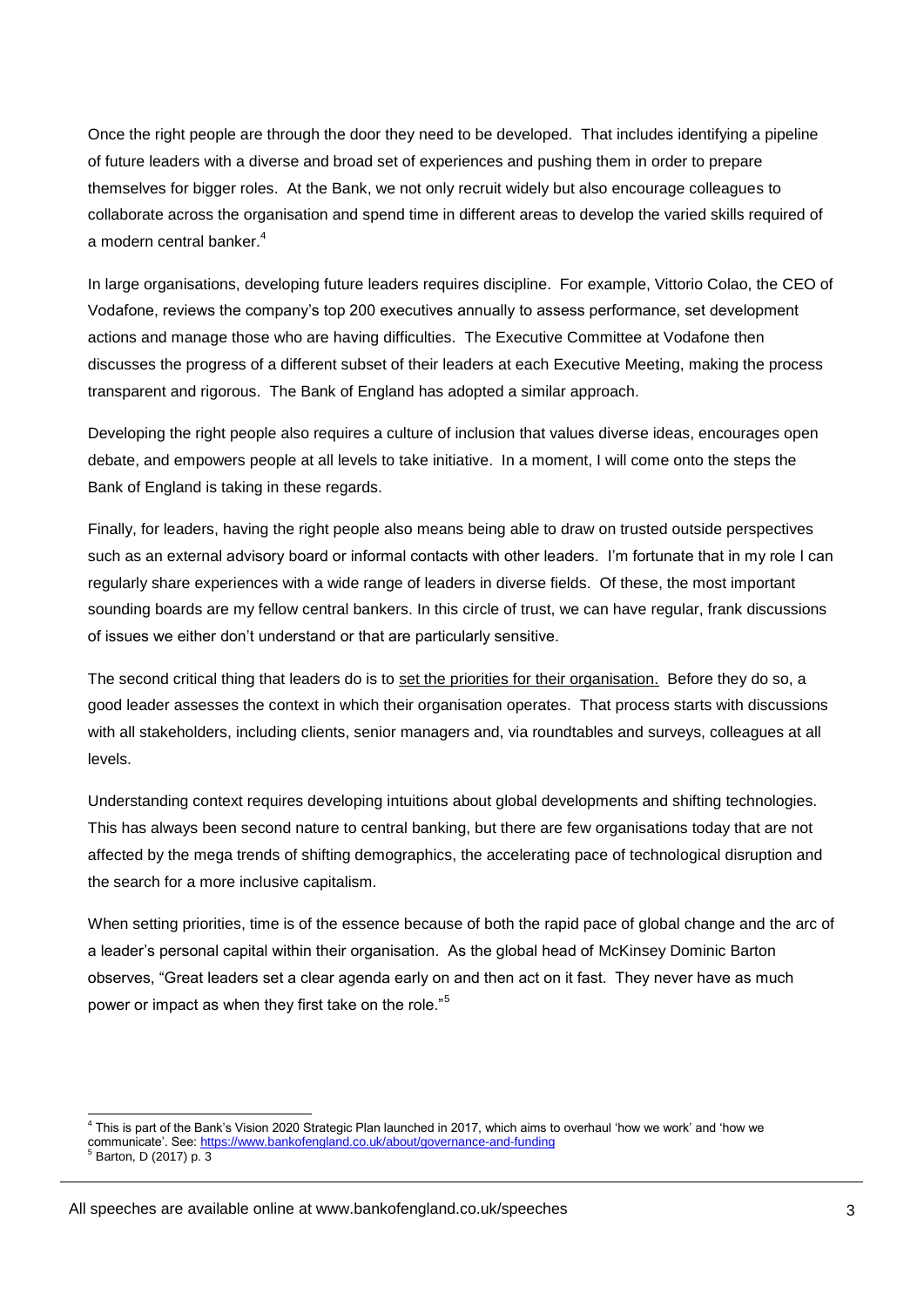The third thing leaders do is to catalyse action. Specific catalysts vary with an organisation's structure and culture, but in all cases they require the full and visible commitment of the leader before devolving power to colleagues. This means practicing what you preach, as General Colin Powell advised: "You can issue all the memos you want and give all the motivational speeches…but if the rest of the people in your organisation don't see you putting forth your best effort every single day, they won't either."<sup>6</sup>

Catalysing action means listening to and empowering colleagues, who are more likely to follow a new direction if they have been consulted during its development.

And it then means getting out of the way. As Teddy Roosevelt said, "The best executive is the one who has sense enough to pick good people to do what [the leader] wants done, and self-restraint enough to keep from meddling with them while they do it."<sup>7</sup>

Such delegation has traditionally been an anathema for central banks. But when following the crisis the Bank of England doubled in size and tripled in responsibilities, we knew our rigid hierarchy had to change.

To start that process, we surveyed widely and met with colleagues across the Bank in order to develop our new strategy. We then slashed the number of internal committees by two thirds and instituted a policy that the author of every analysis had to be in the room whenever it was discussed. We're now devolving decisions to the right level, changing the way we meet and making the Bank more permeable to the outside world by multiplying our channels of communications and the number of our spokespeople.

Finding and developing the right people, setting priorities and catalysing action are things that all leaders must do, but what ultimately most determines a leader's effectiveness is who they are.

### **III. Leadership Attributes**

In my view, there are four essential and universal attributes of leadership:

- 1. Ambition
- 2. Purpose
- 3. Clarity, and
- 4. Humility.
- 1. Ambition

1

The first essential leadership trait is ambition. Not personal ambition but ambition for your organisation.

 $6$  As quoted in Maxwell, J (2007) p.141

 $7^7$  As quoted in Maxwell, J (2007) p. 230

All speeches are available online at www.bankofengland.co.uk/speeches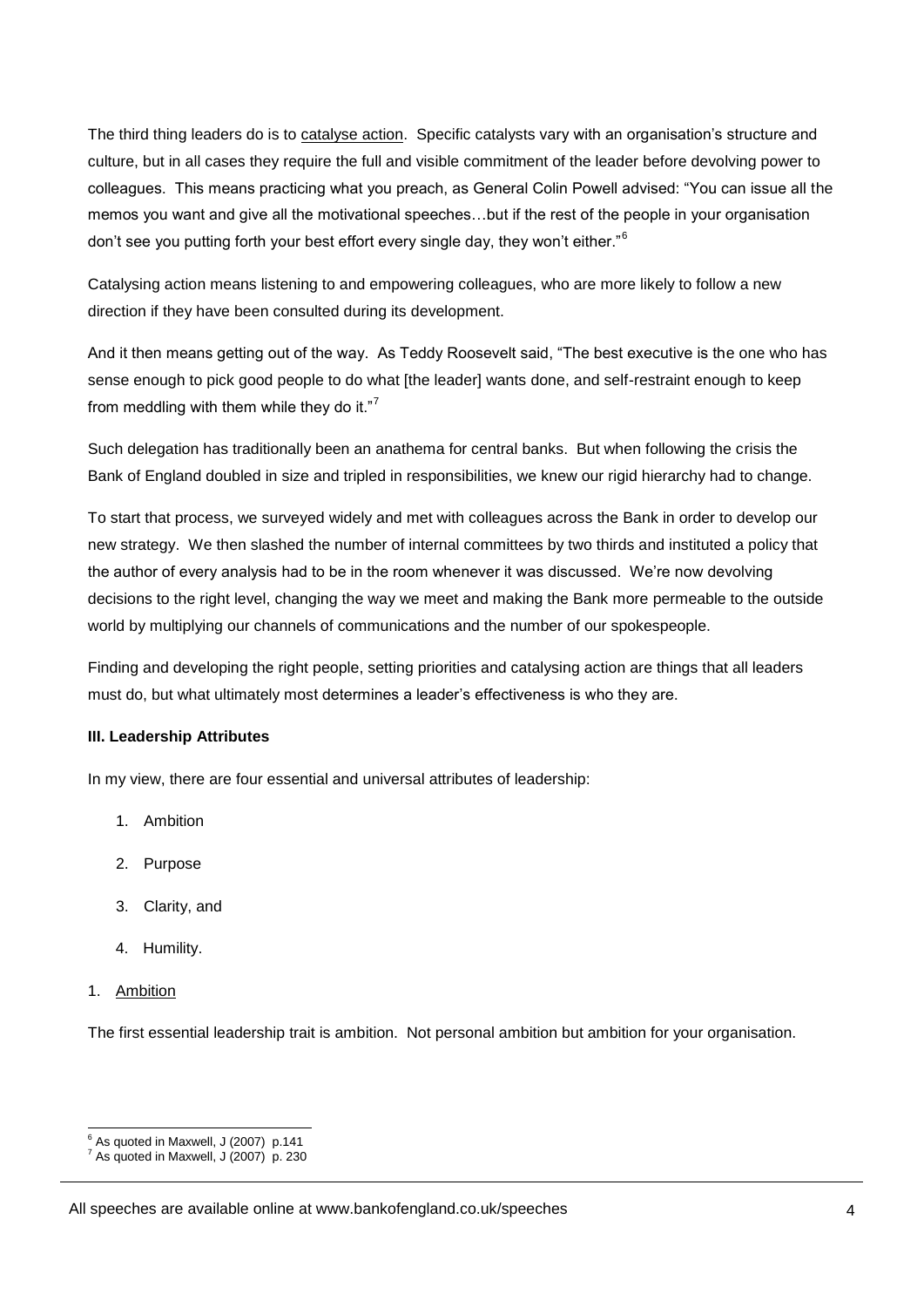When she was Vice Chancellor of Cambridge University, Alison Richard, would ask "Who will be ambitious on our behalf if we are not ambitious for ourselves? We cannot take Cambridge's greatness for granted even after 800 years. We must tend it with care and energy, and ambition must translate into tasks."<sup>8</sup>

If this message applies to Cambridge, an institution that is 800 years old, it certainly applies to the Bank of England at a little more than three centuries, to Regent's University at a little more than three decades, and the latest start-up in Silicon Roundabout at a little more than three months.

## 2. Purpose

Ambition must be grounded in the purpose of the organisation. Purpose is what an organisation stands for; why it does what it does; and what it should be trusted to deliver.<sup>9</sup> Purpose is always broader than a simple bottom line.

An organisation's purpose can be for the client; such as Amazon's goal 'To be earth's most customer-centric company'; or the greater good, such as the World Bank's mission to 'End extreme poverty', and the Bank of England's to 'Promote the good of the people of the United Kingdom by maintaining monetary and financial stability'.

The leader's job is to ensure that the purpose of their organisation is always present and anchors its goals, values, and strategy.

Like diversity, purpose is not a "nice to have". Evidence shows that purposeful companies have higher employee engagement, greater customer satisfaction, tighter supplier linkages and better environmental stewardship. The pay-offs to purposeful business are superior share price performance, better operational performance, lower costs of capital, smaller regulatory fines and greater resilience in the face of shocks.<sup>10</sup>

Always remember that, as leaders, you will be stewards of the purpose of your organisations. In this sense, leadership is the acceptance of responsibility rather than the assumption of power. True leadership is not an end in itself but rather as a means to accomplishing a worthwhile goal.

These are lessons that some in financial services have had to re-learn in recent years.

An industry of the scale and importance of finance needs social capital as well as economic capital in order to operate, innovate and grow.

To maintain social capital, finance ultimately needs to be seen as a vocation, an activity with high ethical standards, which in turn conveys certain responsibilities. Those responsibilities recognise that finance is not an end in itself but a means to promote investment, innovation, growth and prosperity.

<sup>1</sup>  $8$  As quoted in Barton, D (2017) p.11

<sup>&</sup>lt;sup>9</sup> Big Innovation Centre (2016) p.19

 $^{10}$  Big Innovation Centre (2016) figure1.2 (p. 23-33)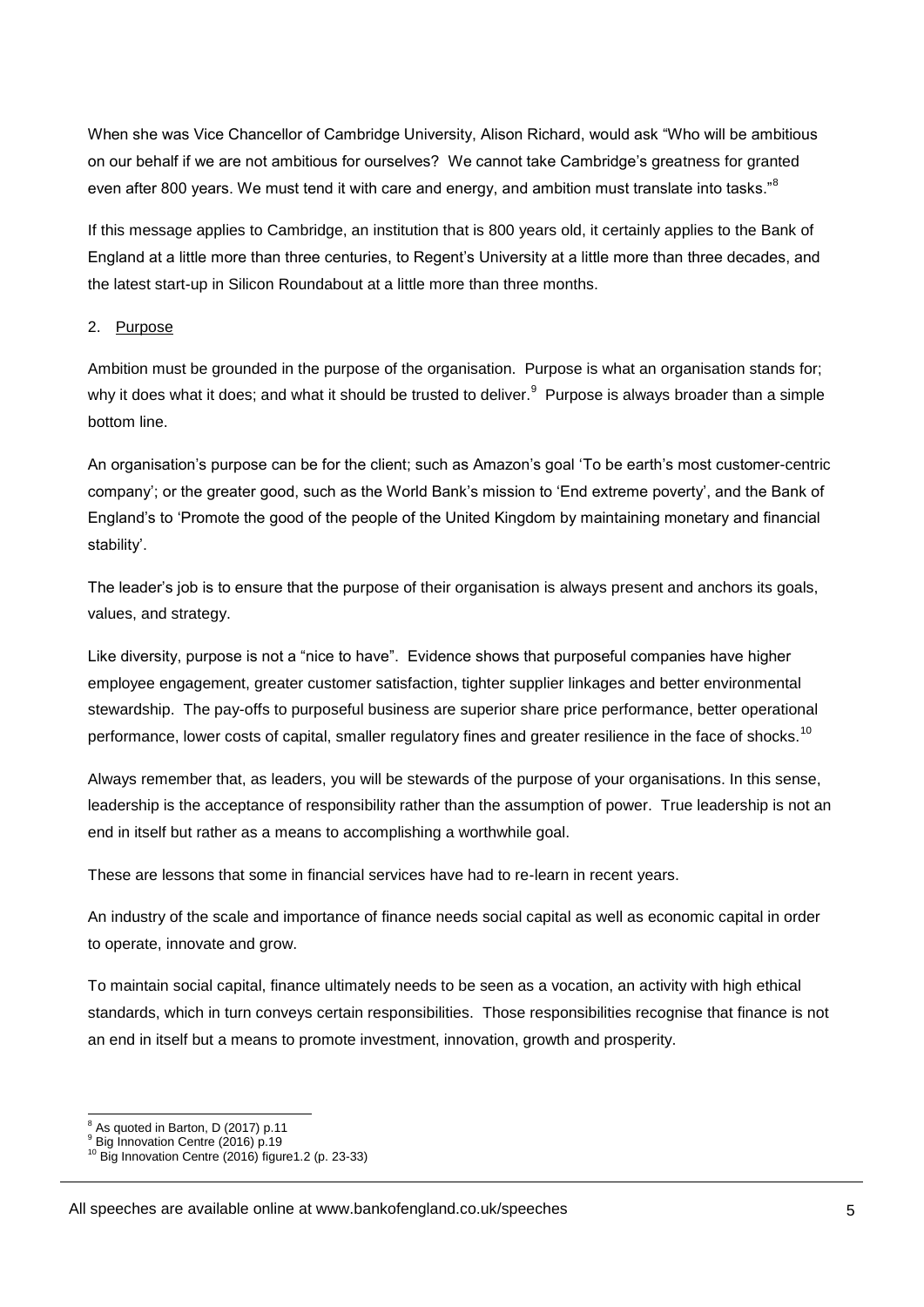Reforms of the financial system, particularly the Senior Managers Regime and industry-led Codes of Conduct, are helping to embed purpose in financial services including by making culture the responsibility of the CEO and the Chair and tasking industry with devising standards that take into consideration the needs of the system as whole. $11$ 

#### 3. Clarity

The third essential quality of leadership is clarity.

Clarity starts with the clarity of mind and sound judgment that arise from emotional awareness and control. A good leader is contemplative, meaning they can be present in the moment and find meaning in experience.<sup>12</sup>

Leaders will always find themselves facing multiple problems at the same time, but they have to be careful not to bring all those problems with them during every interaction. Part of a leader's job is to absorb the stress so the rest of the organisation can focus. And they need to remember that each of their (many) meetings each day is probably the most important for the others involved.

Clarity also means clarity of thought and communication: the ability to reduce complex problems to their essentials and then communicate them clearly.<sup>13</sup> Say it straight. Say it simply. Say it over.

Leaders often use narratives to inspire people to act. Consider the difference between an exhortation "to implement Cop21's Nationally Determined Contributions in a determined fashion" with President Macron's simple statement, "Make no mistake on climate: there is no Plan B because there is no Planet B."

When leaders speak, they get the balance right between realism and optimism, by acknowledging uncertainty, mistakes and difficulties, but then by giving hope that these can be overcome. The engineer of America's Great Society, John Gardner, struck this delicate balance when he said: "What we have before us are some breath-taking opportunities disguised as insoluble problems."<sup>14</sup>

The Bank has sought to do the same on a number of issues ranging from:

- Climate change, where transition to a low carbon economy is a multi-trillion pound annual opportunity for investors;<sup>15</sup>
- To Brexit, where a financial services agreement between the UK and EU could serve as a template for liberalisation of free trade in services across the G20.<sup>16</sup>

-

<sup>11</sup> Carney, M (2017)

<sup>12</sup> See Ng Kok Song, P (2014)

<sup>&</sup>lt;sup>13</sup> Organisations with effective communication are over four times more likely to report high levels of employee engagement and 20% more likely to report low turnover according to a study by British Consultancy, CHA (as quoted in Kouzes, J and Posner, B (2010)) As quoted in Kouzes, J and Posner B (2010)

<sup>15</sup> Carney, M (2015)

 $16$  Carney, M (2017a)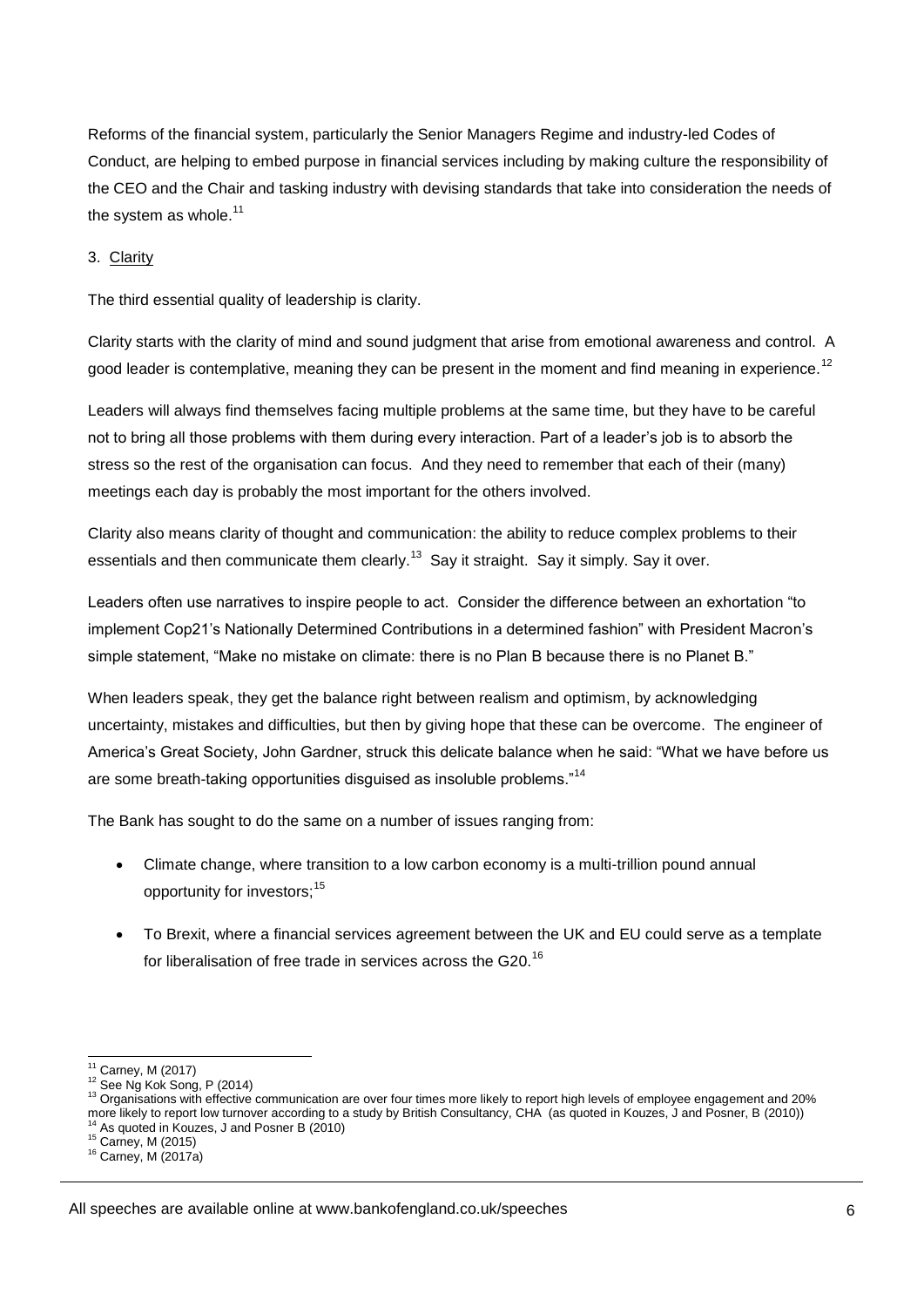When leaders get this balance right, the combination of purpose, hope and clarity inspires, unleashing the talent and energy of the organisation. Inspiration is essential because it is impossible for leaders to meet every challenge, see every opportunity, or manage every situation by themselves. The highest-performing organisations are those with the highest number of people who are empowered to think as leaders themselves.<sup>17</sup>

During the financial crisis the need for clarity of mind, thought and communication was paramount.

In its depth, panic took hold as, "Firmly held truths [were] no longer relied upon. Articles of faith [were] upended. And the very foundations of economies and markets [were] called into question."<sup>18</sup>

The only goal in a panic is to stop it.<sup>19</sup> Leaders do this by, as Napoleon would command to his generals "[to] march toward the sound of gunfire". This requires mobilising quickly.

In this spirit, Tim Geithner's refrain was "Plan beats no plan". A plan provides the necessary clarity of mind by focusing efforts and uniting people around a common goal. Even a strategy that is half-baked but gets you out of immediate danger is better than waiting for the perfect answer and being annihilated.

Part of the plan to end the financial panic had to include reducing uncertainty over objectives. Some fretted that actions to save a crumbling system would encourage reckless behaviour in the future. Ben Bernanke was clear that invoking moral hazard in the middle of the U.S. financial crisis was misguided and dangerous.<sup>20</sup> Using the power of narrative, he challenged the arguments of the 'moral hazard fundamentalists' in his oft cited and simple hypothetical example: do you let the man who smoked in bed die in the burning house to teach him a lesson? Or do you save him, stop the risk of surrounding houses catching fire and then reprimand him for reckless behaviour? $21$ 

### 4. Humility

The final essential leadership quality is humility.

Recall what I said about this speech being a target-rich environment?

Good leaders combine personal humility, self-knowledge and the ability to learn. That means admitting mistakes, seeking and accepting feedback and sharing the lessons you have learned. When leaders become over confident (or turn to writing books), they stop learning.

<sup>1</sup> <sup>17</sup> Barton, D (2017) p.10

<sup>18</sup> Warsh, K (2009)

<sup>19</sup> As Tim Geithner, NY Fed Chair and later Secretary of the Treasury said "In an emergency you [the leader] need to lean against the forces of panic, restore confidence and reduce uncertainty." Geithner, T (2014)<br><sup>20</sup> Alternatively, Tim Geithner summarised the issue as follows: "Herein lies the paradox. In a brutal financial crisis like ours, actions th

seem reasonable – letting banks fail, forcing their creditors to absorb losses, balancing government budgets, avoiding moral hazard – only make the crisis worse. And the actions necessary to ease the crisis seem inexplicable and unfair". Geithner, T (2014)<br><sup>21</sup> Bernanke, B (2015) p.261 - 262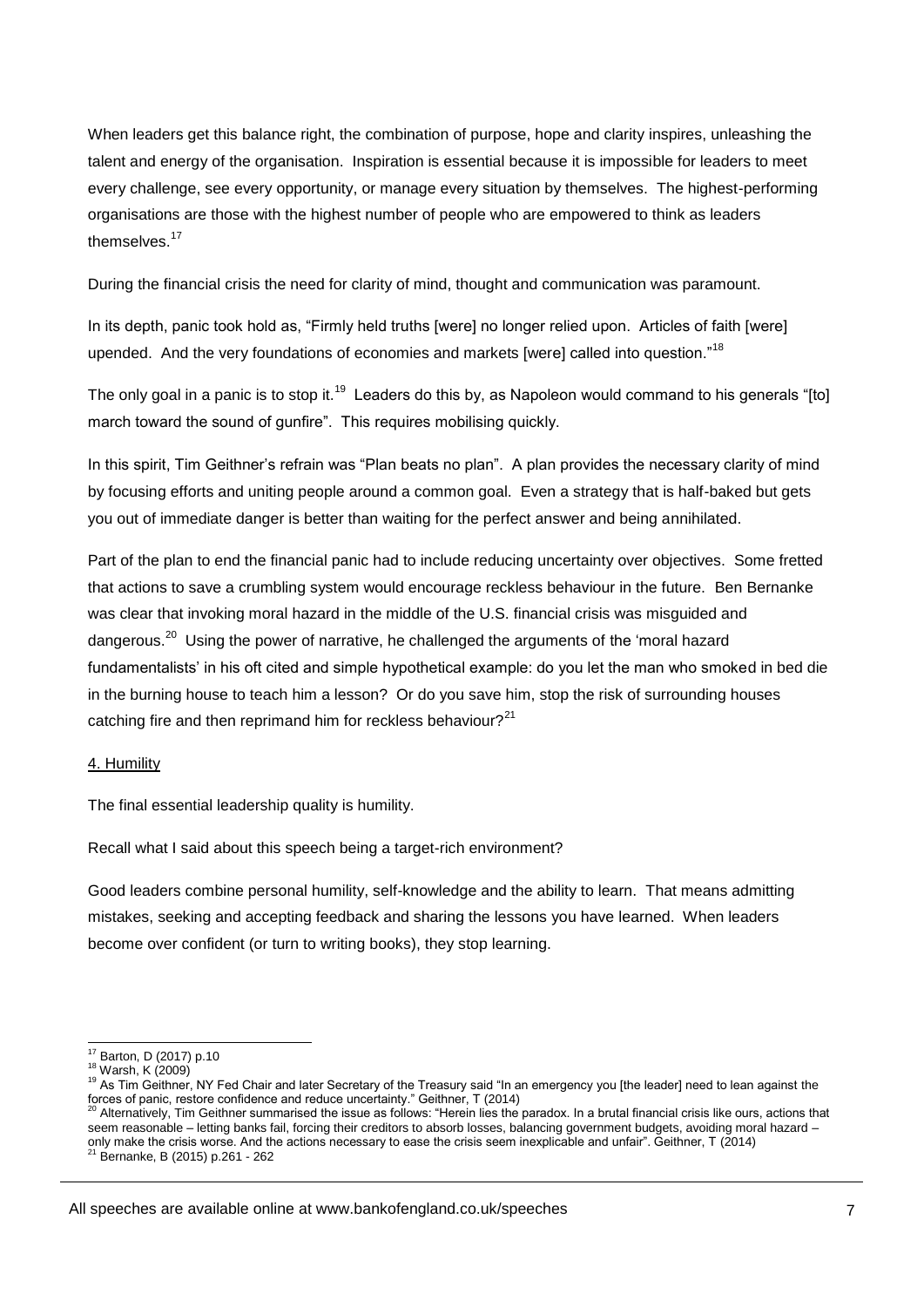As a leader you also need to be humble about success and honest about failure. Humility and honesty are essential to authenticity, which to paraphrase Groucho Marx, is very hard to fake. Being authentic means doing what you say, and people knowing who you are – including what you believe in, what drives you, as well as your strengths and, importantly, your weaknesses. Authenticity is intimately connected with trust. People may not agree with all of your decisions, but they deserve to know why you made them. And your decisions will be easier to follow if people know what you stand for. $22$ 

When a leader admits their weaknesses, they recognise that they are on a path of continuous learning and self-improvement. Becoming a leader does not mean you have made it and have nothing left to learn. Rather leadership is a discipline that involves deliberate practice and continuous learning. $^{23}$ 

In this spirit, policymakers must remain humble as they work to build a more resilient financial system.

We must remember that, although we can make financial crises less likely to happen and less severe when they do occur, we cannot abolish them. Something will go wrong again even if we do not know exactly what or precisely when. Accepting this means our best strategy is to create an anti-fragile system that can withstand potential shocks when they happen.

To accomplish that we are bridging, buttressing and burying.

Bridging by overhauling the way we provide liquidity. The Bank of England is now open for business with a wider range of collateral, to a wider range of counterparties, for longer terms, at lower fees than ever before.

Whereas before the crisis, the combination of banks own liquidity resources and their access to central bank facilities covered a mere 10% of short term liabilities of banks prone to run risk, today the figure is more than 100%.

The benefits of this new approach were clear around the Brexit referendum. In the run-up to the vote, the Bank undertook extensive contingency planning which included encouraging banks to pre-position enough collateral in our facilities to enable them to draw up to £250 billion in liquidity on demand. The combination of this war chest and coordinated G7 central bank action helped ensure markets functioned normally as the financial system absorbed a result that had been assigned a 10% probability hours before. And it meant we could credibly and immediately demonstrate to the public that we were well prepared.

We are buttressing the system via substantially higher bank capital. The capital of major UK banks has tripled and the requirements for the most systemic global banks have increased ten-fold. Tier 1 is now at 16.5%. Capital that would have been adequate for banks to withstand any of the 20 largest historic banking crises – and in the judgment of the Bank's Financial Policy Committee, a Cliff Edge Brexit – and still lend to the real economy.

<sup>1</sup>  $22$  Kouzes, J and Posner, B (2010)

 $^{23}$  ibid

All speeches are available online at www.bankofengland.co.uk/speeches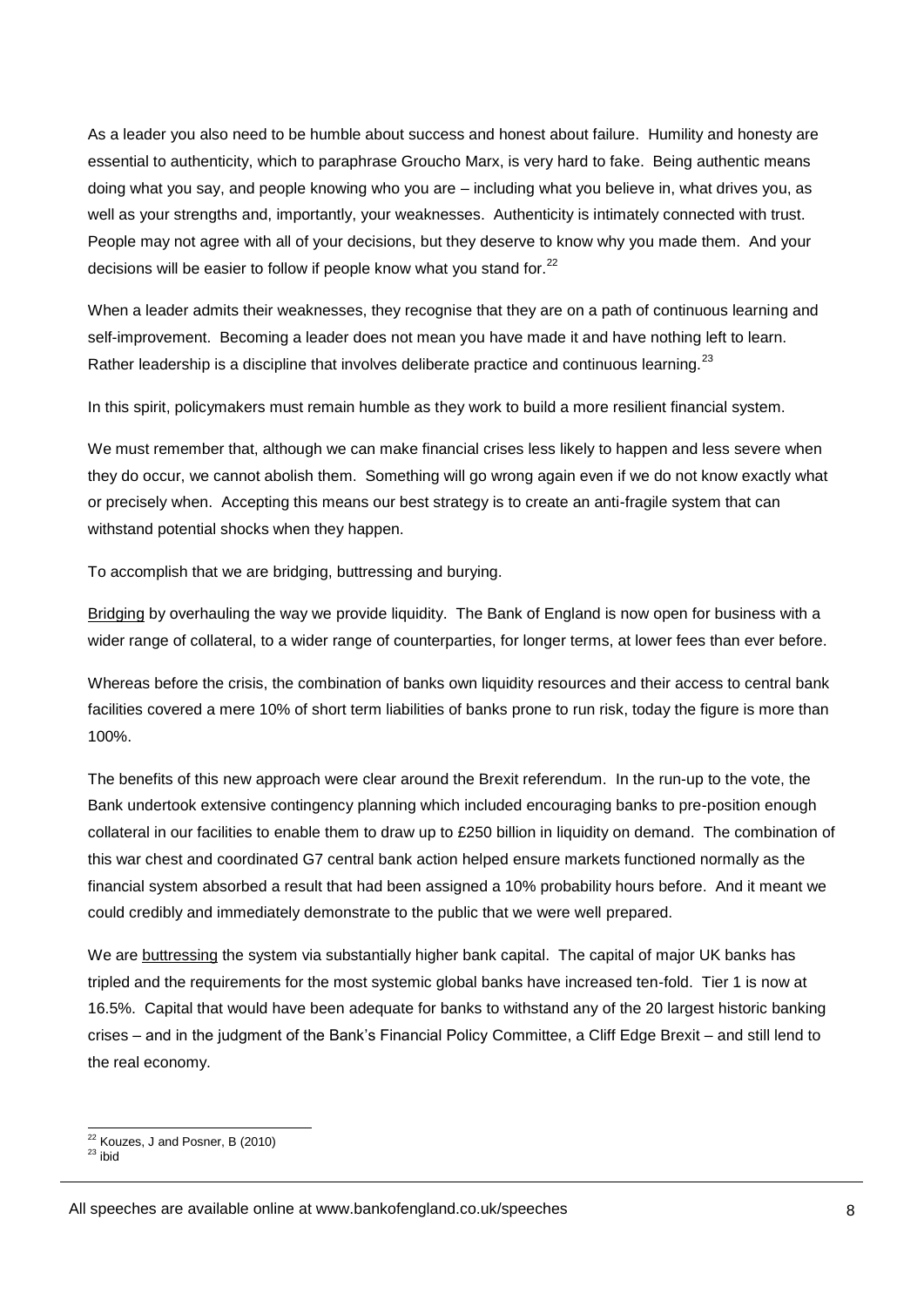By using multiple stress tests, we are spending less time trying to predict what could go wrong and more time being ready for the worst that could happen when things do.

And we are burying. The cornerstone of an anti-fragile financial system is literally planning for failure. Remember: plan beats no plan. That means resolution plans for banks; Crisis Management Groups for 30 GSIBs; and having banks building sufficient internal resources to recapitalise themselves if something goes wrong.

Large UK banks have already built their Total Loss Absorbing Capital to 25% of Risk Weighted Assets. And major UK banks are on track to complete by January next year the separation of their domestic high street businesses into 'Ring Fenced Banks'.

\*\*\*\*\*\*\*\*\*\*\*

Ambition. Purpose. Clarity. And Humility. Not all of these qualities are ever visible in any leader, certainly never at the same time.

But if you keep them in mind, they will be seeds that the exercise of leadership will germinate. And their growth will benefit both you as the leader and those you lead.

#### **IV. Conclusion: Leadership in a Disruptive Age**

Your opportunity is enormous.

You will assume the mantle of leadership at a time of unprecedented globalisation of trade, capital and ideas; and at the dawn of the Fourth Industrial Revolution.

The deepening of the symbiotic relationship between global markets and technological progress has already lifted more than a billion people out of poverty, while a series of technological advances have fundamentally enriched our lives.

Globally, since 1960, real per capita GDP has risen more than two-and-a-half times, average incomes have begun to converge, and life expectancy has increased by nearly two decades. $^{24}$ 

Despite such immense progress, many citizens in advanced economies are lamenting a loss of control and losing trust in the system. To them, measures of aggregate progress bear little relation to their own experience. Rather than a new golden era, globalisation is associated with low wages, insecure employment, stateless corporations and striking inequalities.

The fundamental challenge is that, alongside its great benefits, every technological revolution mercilessly destroys jobs and livelihoods – and therefore identities – well before the new ones emerge.

1

 $24$  Carney, M (2016)

All speeches are available online at www.bankofengland.co.uk/speeches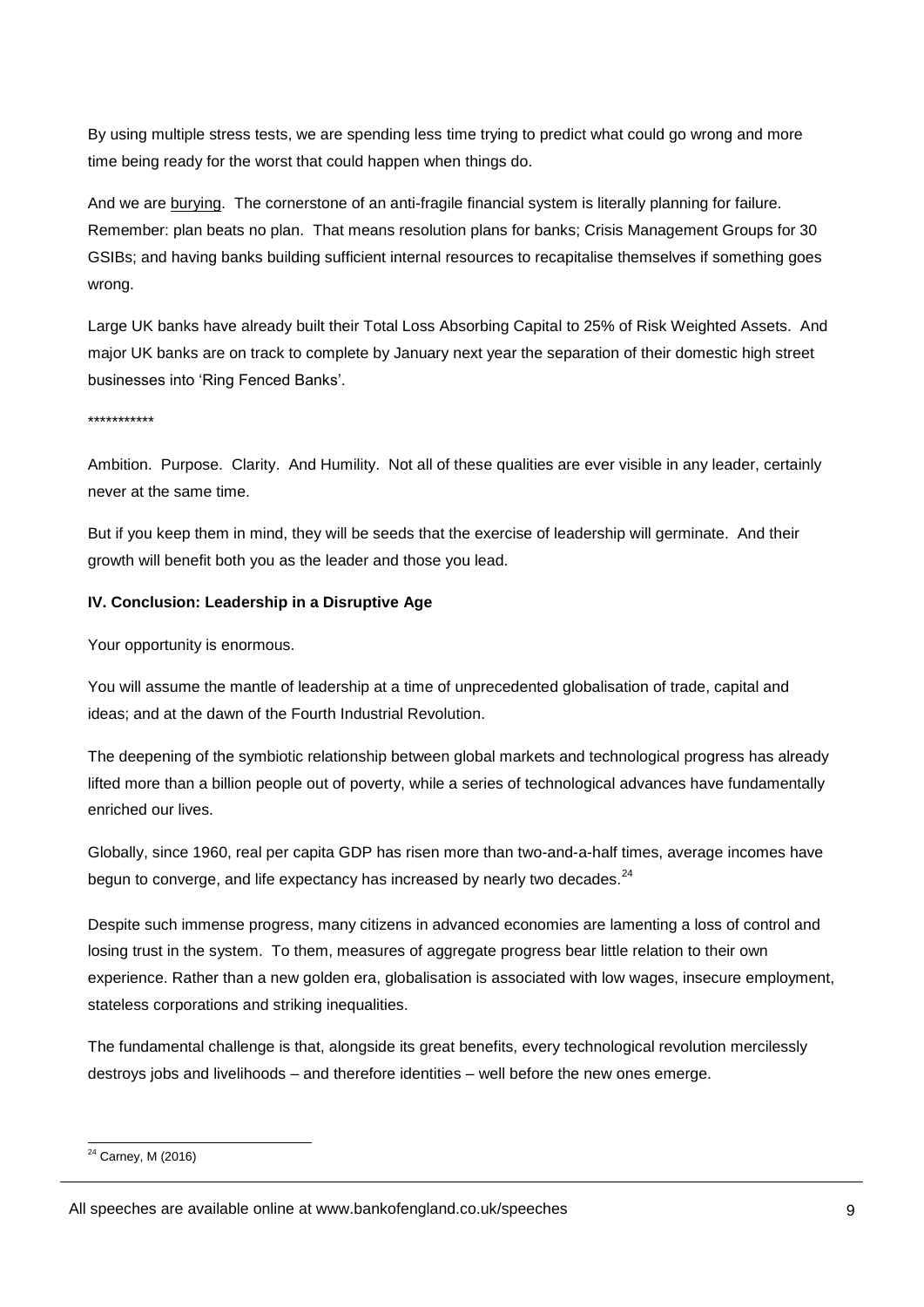Moreover, recently, we have seen the power of networks to divide as well as to connect. Social media can reinforce our tendency towards confirmation bias as we search out the information consistent with our priors and disregard that which is not. $25$ 

How to lead in such a world?

First, define your purpose and stick to it obsessively. And remember that purpose, including of business, must be grounded in the objectives of clients, society and humanity. As John Kay has observed, "Profit is no more the purpose of business than breathing is the purpose of living."<sup>26</sup>

Second, in a world of division, fusion will bring breakthroughs. Select your teams wisely and recognise that while diversity is a reality, inclusion is a choice. Take it.

Third, while you should always marshal your facts, you must engage people's intuitions and win their trust in order to convince them. Do this through empathy  $-$  the antidote to righteousness.<sup>27</sup> Be open to dialogue and remember Henry Ford's advice that, "the secret of success is to see things from another person's point of view."<sup>28</sup>

Finally, do not confuse your leadership role with yourself or become addicted to the status and privileges of power. Rather, recognise that all leadership is temporary, that you will be custodians of your institutions and keepers of their flames.

And if possible, although it's a bit late for me, take a cue from Cincinnatus and Washington, and leave before you are asked.

Thank you.

-

<sup>&</sup>lt;sup>25</sup> As Haidt wrote, "People bind themselves into political teams that share moral narratives. Once they accept a particular narrative, they become blind to alternative models." See Haidt, J (2012) p.20

<sup>&</sup>lt;sup>26</sup> See www.johnkay.com

<sup>&</sup>lt;sup>27</sup> Haidt, J (2012) p.365

 $28$  As quoted in Barton, D (2017)